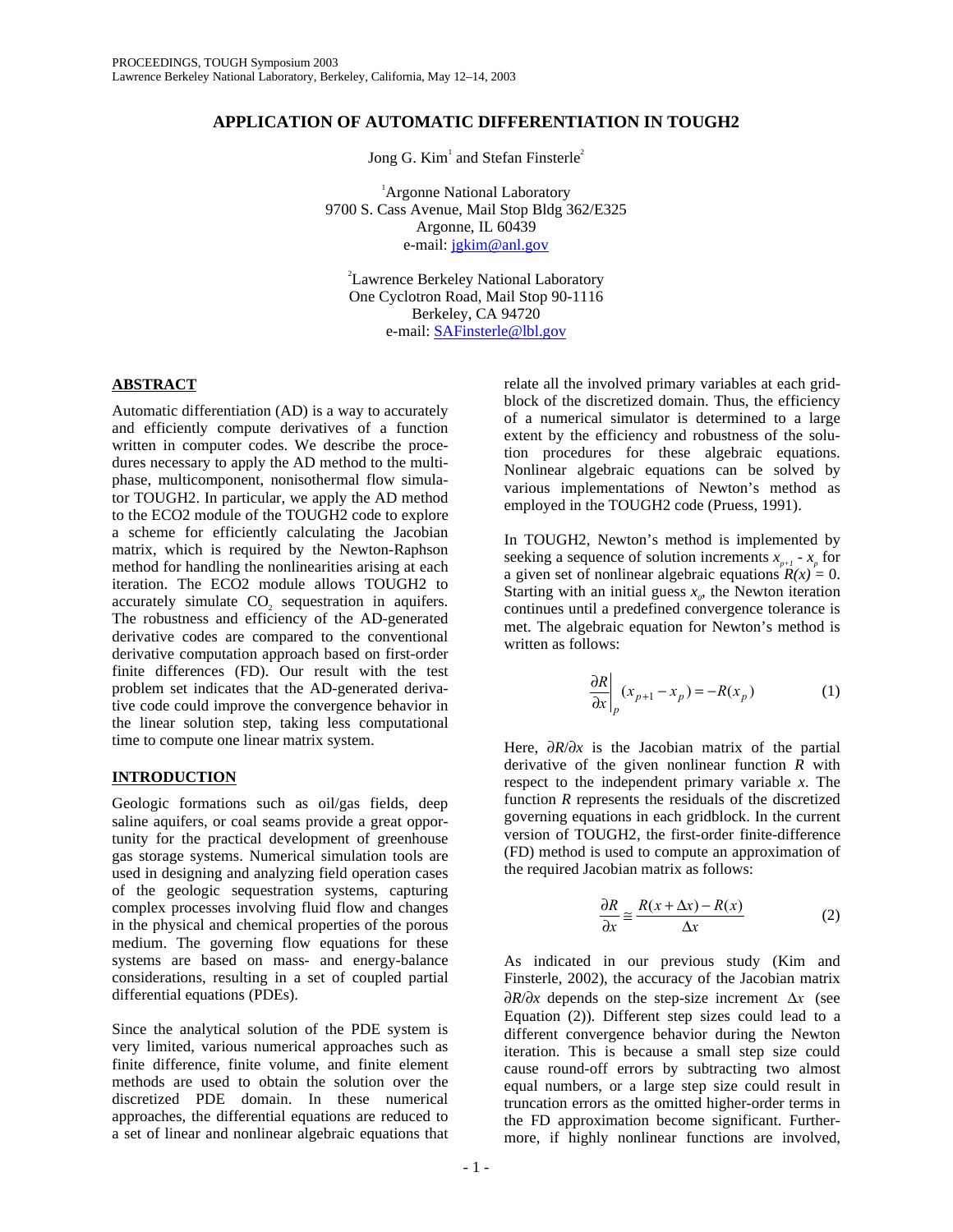these errors can lead to a breakdown of the Newton iteration.

As an alternative to the FD method for computing partial derivatives, we have implemented automatic differentiation (AD) techniques into TOUGH2 to provide analytically computed Jacobian matrix elements. We implemented the AD approach into the ECO2 module of TOUGH2. This module was developed by Pruess and Garcia (2002) for the simulation of CO<sub>2</sub> injection systems in deep saline aquifers, with fluid properties for mixtures of water and supercritical CO<sub>2</sub> in the pressure and temperature range of 75 bars  $\langle P \rangle$  = 400 bars and T > 35 °C.

In the following sections, we briefly describe the AD method, after which we discuss its implementation into TOUGH2/ECO2. We then report on numerical benchmark experiments comparing AD- and FDbased versions of the code, before we conclude with a brief outline of future work.

## **AUTOMATIC DIFFERENTIATION (AD)**

The AD method is based on computer algebra, which is applied to calculate partial derivatives of a coded function. For example, if a function  $R$  is computed through the elementary functional operations of  $y(x)$ and  $z(x)$ , the chain rule can be applied to compute the partial derivative of function *R* with respect to the independent variable *x* as follows:

$$
\frac{\partial R\{y(x), z(x)\}}{\partial x} = \frac{\partial R}{\partial y}\frac{\partial y}{\partial x} + \frac{\partial R}{\partial z}\frac{\partial z}{\partial x} \tag{3}
$$

The elementary derivatives for elementary functions in the equation are analytically known *a priori* and can be provided in the form of a numerical library. Based on this fundamental concept of computer algebra, various implementation techniques for AD processing have been developed. A detailed overview of the methodology and applications of AD can be found in Griewank and Coliss (1991). Juedes (1991) provided an extensive survey of AD tools available to augment computer programs written in Fortran, C, or C++.

The AD tool used in this study is the ADIFOR (Automatic Differentiation of Fortran, Bischof et al., 1998), developed by Argonne National Laboratory and Rice University. ADIFOR allows the direct manipulation of a model code to generate a derivative code that can compute analytical derivatives of the input model code, along with the original model outputs. The main advantage of the AD-generated derivative code is that all the partial derivatives are computed from a single run of a model code, whereas the FD method requires additional model runs to compute one partial derivative. Furthermore, the AD approach computes derivatives with an accuracy up to the arithmetic precision of the computer (Bischof et al., 1998), since all the involved derivative computations are performed analytically. The procedure for generating a derivative code with ADIFOR is shown in Figure 1.



*Figure 1. Schematic diagram of an automatic differentiation tool used to generate a new derivative code.* 

### **IMPLEMENTATION OF TOUGH2-AD**

The governing equations of the TOUGH2 model can be written in a general form as follows (Pruess, 1991):

$$
\frac{d}{dt} \int_{V_n} M^k dv = \int_{\Gamma_n} F^k \cdot n d\Gamma + \int_{V_n} q^k dv \tag{4}
$$

This equation describes the balance of mass and energy for a given arbitrary domain  $V<sub>n</sub>$  bounded by the surface  $\Gamma_n$ . The quantity *M* in the accumulation term of this equation represents mass (m) or internal energy (h) per unit volume. The total mass/heat flux *F* and source/sink *q* terms are written in the righthand side of the equation. Each mass component is labeled by  $k=1,...,NK$ , where *NK* is the number of components. After the surface and volume integrations are applied for each term of the above equation, a discretized form of the equation is obtained:

$$
\frac{dM_n^k}{dt} = \frac{1}{V_n} \sum A_{nm} F_{nm}^k + q_n^k \tag{5}
$$

where  $M<sub>n</sub>$  is the average value of  $M$  over gridblock volume  $V_n$ ,  $A_{nm}$  is the interface area between gridblock *n* and *m*, and  $F_{nm}$  is the average value of the normal component of  $F$  over the surface segment  $A_{mn}$ . After a first-order finite-difference scheme is applied to the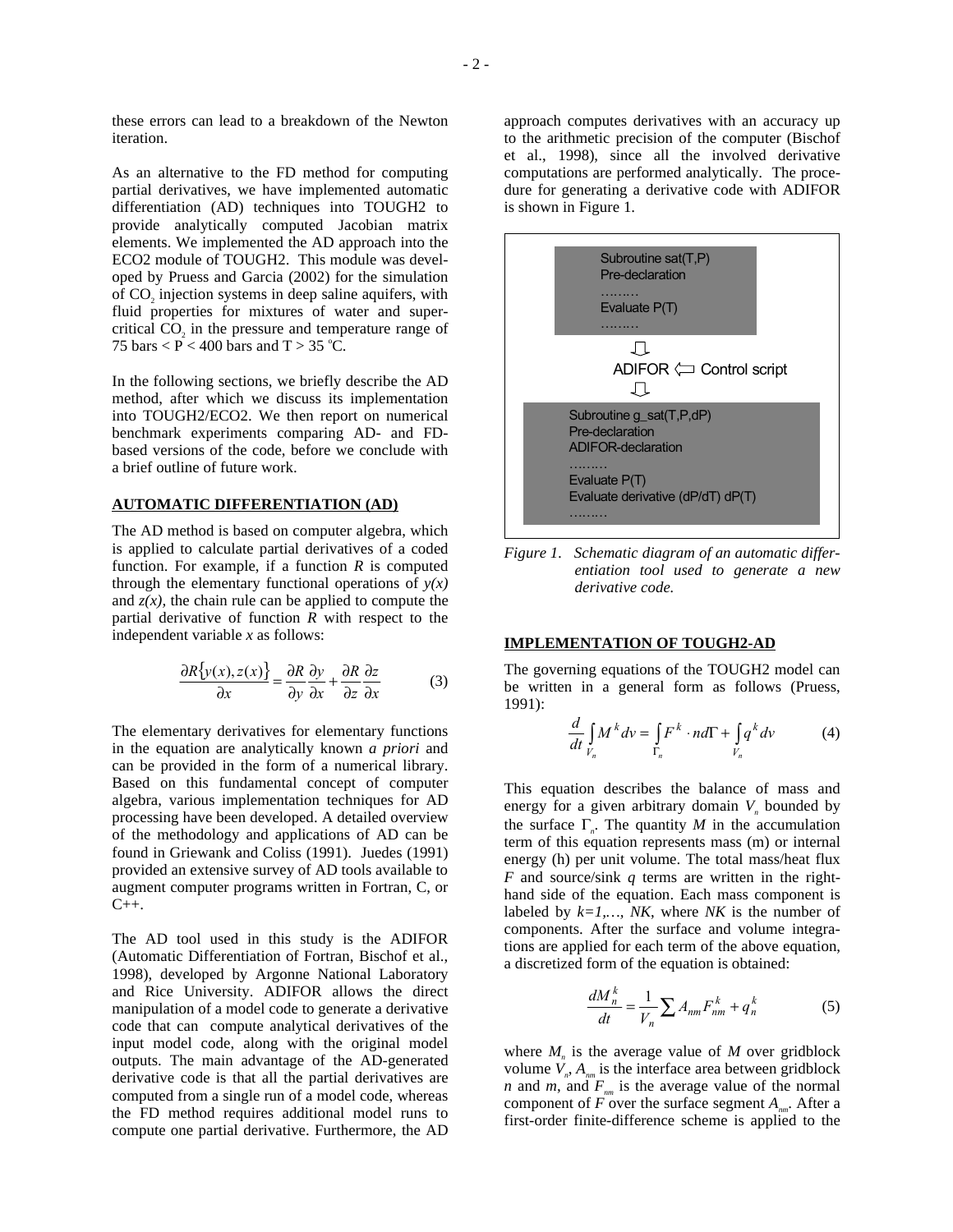time-dependent term (left-hand side) of Equation (5), the final residual equation is derived as follows:

$$
R_n^{k, i+1} = M_n^{k, i+1} - M_n^{k, i} - \frac{\Delta t}{V_n} \left\{ \sum_m A_{nm} F_{nm}^{k, i+1} + V_n q_n^{k, i+1} \right\}
$$
  
= 0 (6)

This residual equation is solved by Newton's method. As described in this paper's introduction, Newton's method requires setting up a system of linear equations consisting of the Jacobian matrix and the residual vector. Here, the Jacobian matrix is the sensitivity (or derivative) of the residual vector with respect to the selected primary variables. The typical primary variables of the TOUGH2 code are pressure, saturation, mass fraction, and temperature.

In TOUGH2, two routines construct the linear equation system, which is then solved by means of either direct or iterative linear solvers. The thermophysical properties needed to assemble Equations (3) through (6) are calculated in the ECO2 module. Key variables to be computed in the ECO2 module are indicated in Figure 2. This module is also required to provide the derivatives of the thermophysical properties with respect to the primary variables. Currently, these derivatives are computed by the FD method. The computations needed to assemble the linear equation system consisting of the residual vector and the Jacobian matrix are performed by the FLOW module. The same FLOW module is used for different applications of TOUGH2 based on different equation-ofstate (EOS) modules, because the same mathematical form of Equation (1) can be applied to solve different multicomponent, multiphase flow systems, regardless of the nature and number of fluid phases and components. Only a different EOS module is needed to obtain the appropriate thermophysical properties of the fluids involved. This flexibility is a unique feature of the TOUGH2 code—a flexibility also maintained when implementing the AD method into TOUGH2/ECO2.

Many subroutines are used in the ECO2 and FLOW modules to perform the necessary calculations. To process the code with AD, the simplest approach is to combine all of these subroutines into one code and then generate one derivative code in a single AD processing step. However, mixing all the involved subroutines into one code will result in a loss of flexibility by breaking up the modular structure of TOUGH2. To avoid this, we implemented the AD method separately for each involved subroutine. After processing each subroutine with AD, we used the chain rule to combine derivative information from each routine, arriving at the final Jacobian matrix elements (∂R/∂x*<sup>j</sup>* ) as follows:

$$
\left. \frac{\partial R_n^{k,i+1}}{\partial x_i} \right|_p = \sum_{j=1,8+NK} \frac{\partial R_n^{k,i+1}}{\partial y_j} \cdot \frac{\partial y_j}{\partial x_i} \qquad (12)
$$

Here,  $x_i$  indicates each independent primary variable; the thermophysical variables computed in the ECO2 module are denoted by  $y_j$  (see Figure 2). The term ∂y<sub>/</sub>∂x<sub>i</sub> indicates the derivative values of the thermophysical variables with regard to the primary variables. These derivatives are computed analytically by a new ADIFOR-processed ECO2 code. The derivative information computed by the new ECO2 module is combined with the derivative term of the residual vector ∂R/∂y*<sup>j</sup>* of Equation (12). This is the term for the sensitivity data of the residual equation (6) with regard to the thermophysical variables. The new routines required to analytically compute the necessary sensitivity term ∂R/∂y*<sup>j</sup>* are added to the FLOW module. A schematic diagram describing ADIFOR processing of the two key TOUGH2 modules is shown in Figure 3.



*Figure 2. Thermodynamic properties of the TOUGH2 module ECO2 for modeling CO2 injection into saline aquifer systems* 



*Figure 3. Automatic differentiation of TOUGH2 equation-of-state and flow modules using ADIFOR*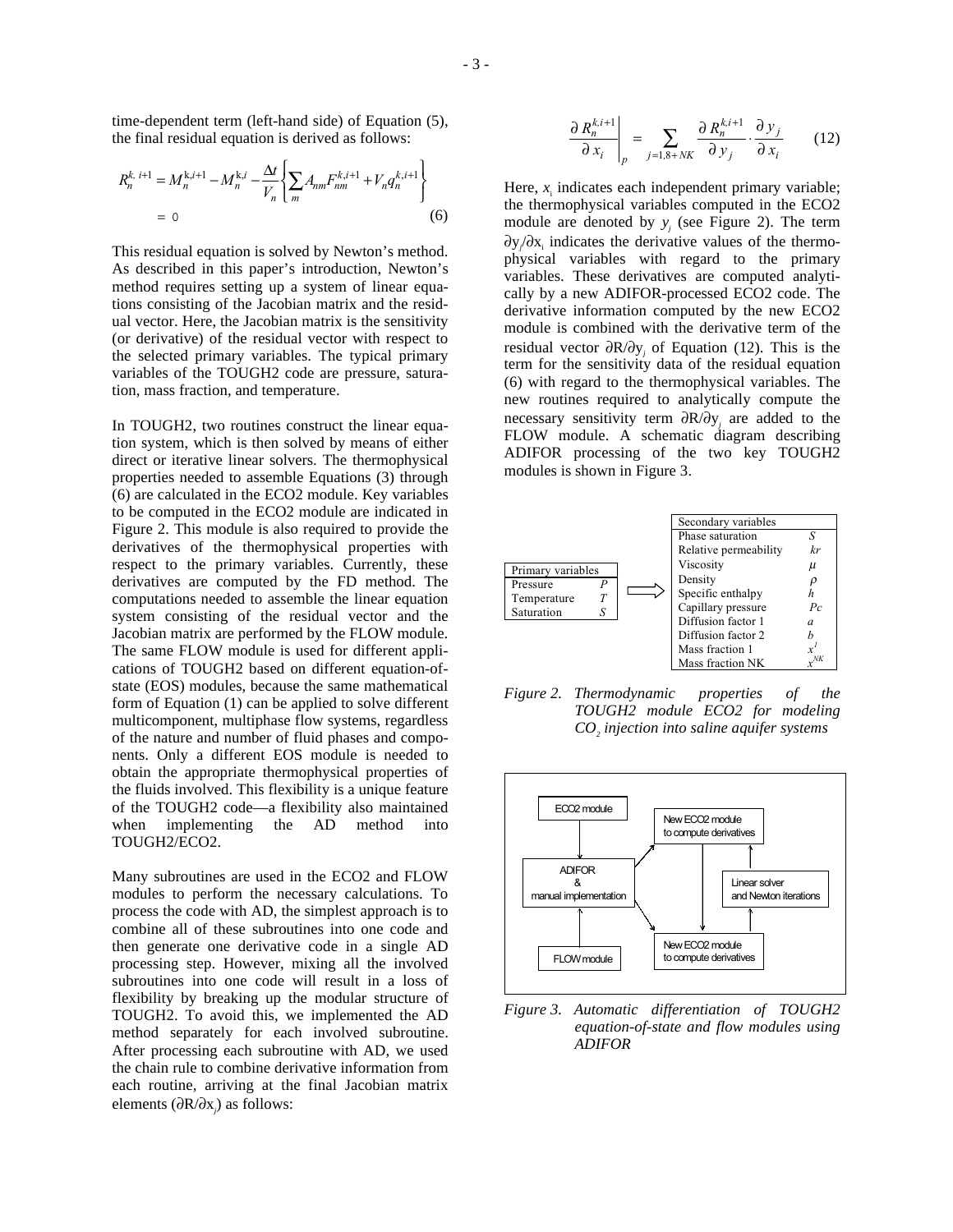#### **NUMERICAL EXMPERIMENTS**

A simple one-dimensional radial flow problem (see Figure 4) was chosen to check the correct implementation of the AD method into TOUGH2. All the test runs were performed in isothermal mode at  $T =$ 45°C and initial pressure of P = 120 bars.  $CO_2$  was injected into the first element at a rate of 100 kg/s, with a constant enthalpy of 53.8 kJ/kg. Initially, the domain was fully saturated with water.



*Figure 4. Schematic domain of the test problem* 

Table 1 shows some elements of the Jacobian matrix computed by both AD and FD methods at the first Newton iteration. The FD derivatives were computed using increment factors of  $10^7$  and  $10^9$ . The ADcomputed derivatives match well with the FDcomputed derivatives, especially with an increment factor of  $10^{\degree}$ . However, we observed that the FD method with the larger increment factor of  $10<sup>7</sup>$ resulted in derivatives containing serious truncation errors. Note that the current default increment factor in the TOUGH2 code is  $10<sup>7</sup>$ .

*Table 1. Jacobian matrix elements calculated with AD and FD derivative codes* 

| Matrix<br>element<br>(i,j) | AD               | $FD (= 1.E-7)$   | $FD (= 1.E-9)$  |
|----------------------------|------------------|------------------|-----------------|
| 1, 1                       | $-2.62991E-06$   | $-2.62944E - 06$ | $-2.62944E-06$  |
| 1, 3                       | $9.05933E + 03$  | 8.82778E+03      | $9.05757E + 03$ |
| 2, 1                       | $-1.78258E - 07$ | $-1.78229E - 07$ | $-1.78229E-07$  |
| 2, 3                       | 5.70511E+02      | $5.55929E+02$    | $5.70400E + 02$ |
| 3, 3                       | $4.64261E+02$    | $4.50487E+02$    | $4.64158E + 02$ |
| 4, 1                       | 8.71731E-07      | 8.71583E-07      | 8.71583E-07     |
| 4, 3                       | $-2.84286E+03$   | $-2.76945E+03$   | $-2.84230E+03$  |

Table 2 shows the computational running time of each derivative code for different problem sizes. The AD-processed modules perform well compared to the FD-based modules. In both codes, the EOS module took up most of the computational time. Average improvement using the AD derivative code was on the order of 30%.

Table 3 shows the number of iterations required to meet the convergence criterion for both the linear and nonlinear solution steps for different injection rates of the same test problem set. The generalized minimum residual solver (DSLUGM) was used with no Zpreconditioning step in the linear solution step. We set a reduced convergence criterion of 1.E-16 to observe the effect of the Jacobian matrix accuracy on the numbers of iterations in the linear solution step. The table shows that the convergence of the linear solver is strongly dependent on the method used to compute the Jacobian matrix. A different step size of the FD method leads to a different number of iterations in the linear solution step, caused by the different accuracy of the Jacobian matrix. In most test cases, fewer iterations were taken by the AD code. With this test problem, the number of Newton iterations were identical for both AD- and FD-based codes, probably because the test problem is relatively easy to solve with a wide convergence radius in the solution search space of the Newton method.

*Table 2. Performance comparison of AD- and FDbased codes for computing one Jacobian matrix* 

| Total    | AD         |             | <b>FD</b>  |             | $AD$ im-       |
|----------|------------|-------------|------------|-------------|----------------|
| elements | <b>EOS</b> | <b>FLOW</b> | <b>EOS</b> | <b>FLOW</b> | prove-<br>ment |
| 130      | 0.363      | 0.003       | 0.472      | 0.008       | 28.1%          |
| 630      | 1.758      | 0.154       | 2.291      | 0.366       | 28.0%          |
| 1630     | 4.533      | 0.401       | 5.912      | 0.952       | 28.1%          |
| 2630     | 7.323      | 0.574       | 9.566      | 1.355       | 27.7%          |

*Table 3. Number of iterations for AD- and FD-based codes for linear and nonlinear solution steps* 

|                                       | Linear<br>iterations | Newton<br>iterations | Total<br><b>CPU</b><br>time | AD<br>improve-<br>ment |  |  |  |  |
|---------------------------------------|----------------------|----------------------|-----------------------------|------------------------|--|--|--|--|
| Injection rate = $100$ kg/sec         |                      |                      |                             |                        |  |  |  |  |
| AD                                    | 57                   | 9                    | 25.8                        |                        |  |  |  |  |
| <b>FD</b><br>$\Delta = 1.E-7$         | 107                  | 9                    | 64.6                        | 60%                    |  |  |  |  |
| <b>FD</b><br>$\Delta = 1.E-9$         | 53                   | 9                    | 32.0                        | 19%                    |  |  |  |  |
| Injection rate = $200 \text{ kg/sec}$ |                      |                      |                             |                        |  |  |  |  |
| AD                                    | 42                   | 9                    | 19.1                        |                        |  |  |  |  |
| <b>FD</b><br>$\Delta = 1.E-7$         | 59                   | 9                    | 35.7                        | 47%                    |  |  |  |  |
| <b>FD</b><br>$\Delta = 1.E-9$         | 66                   | 9                    | 39.8                        | 52%                    |  |  |  |  |
| Injection rate = $400 \text{ kg/sec}$ |                      |                      |                             |                        |  |  |  |  |
| AD                                    | 73                   | 13                   | 33.2                        |                        |  |  |  |  |
| <b>FD</b><br>$\Delta = 1.E-7$         | 80                   | 13                   | 48.3                        | 31%                    |  |  |  |  |
| <b>FD</b><br>$\Delta = 1.E-9$         | 100                  | 13                   | 60.4                        | 45%                    |  |  |  |  |